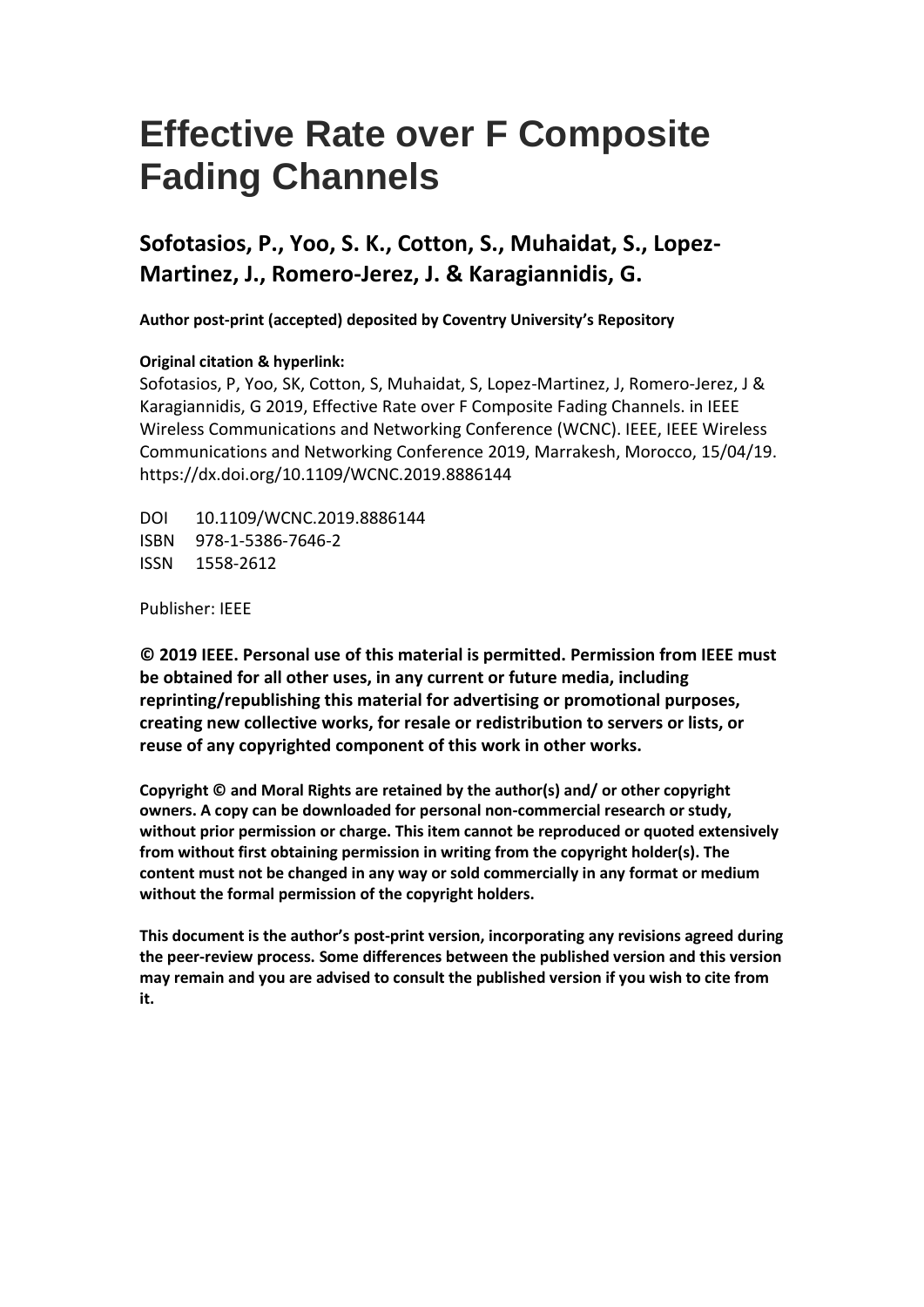## Effective Rate over  $F$  Composite Fading Channels

Paschalis C. Sofotasios\*<sup>,‡</sup>, Seong Ki Yoo§, Simon L. Cotton§, Sami Muhaidat\*<sup>,†</sup>, F. Javier Lopez-Martinez<sup>||</sup>, Juan M. Romero-Jerez∗∗, and George K. Karagiannidis¶

<sup>∗</sup>Center for Cyber-Physical Systems, Department of Electrical and Computer Engineering, Khalifa University, 127788, Abu Dhabi, UAE

E-mail: {paschalis.sofotasios; sami.muhaidat}@ku.ac.ae

‡Department of Electrical Engineering, Tampere University, FI-33101, Tampere, Finland

E-mail: paschalis.sofotasios@tuni.fi

§ Institute of Electronics, Communications and Information Technology,

Queen's University Belfast, BT3 9DT, Belfast, UK

E-mail: {sk.yoo; simon.cotton}@qub.ac.uk

† Institute for Communication Systems, University of Surrey, GU2 7XH, Guildford, UK

||Departmento de Ingenieria de Comunicaciones, Universidad de Malaga

Campus de Excelencia Internacional Andalucia Tech., 29071, Malaga, Spain

E-mail: fjlopezm@ic.uma.es@dte.uma.es

∗∗Departmento de Tecnologia Electronica, Universidad de Malaga

Campus de Excelencia Internacional Andalucia Tech., 29071, Malaga, Spain

E-mail: romero@dte.uma.es

¶Department of Electrical and Computer Engineering, Aristotle University of Thessaloniki,

GR-51124, Thessaloniki, Greece

E-mail: geokarag@auth.gr

*Abstract*—The  $F$  composite fading model was recently proposed as an accurate and tractable statistical model for the characterization of the composite fading conditions encountered in realistic wireless communication scenarios. In the present contribution we capitalize on the distinct properties of this composite model to evaluate the achievable effective rate over  $\mathcal F$ composite fading channels. To this end, we derive an exact closedform expression for the effective rate, which is subsequently used as a benchmark for the derivation of tight upper and lower bounds, as well as of an accurate approximation. The derived analytic expressions are provided in closed-form and benefit from being tractable both analytically and numerically. This enables the development of meaningful insights on the effect of fading conditions and/or latency on the overall system performance. Also, it allows the accurate quantification of the signal to noise ratio required in target quality of service requirements under different composite fading conditions.

#### I. INTRODUCTION

It is well-known that wireless transmission is subject to multipath fading which is mainly caused by the constructive and destructive interference between two or more versions of the transmitted signal. Since multipath fading is typically detrimental to the performance of wireless communications systems, it is important to characterize and model multipath fading channels accurately in order to understand and improve their behavior. In this context, numerous fading models such as Rayleigh, Rice and Nakagami- $m$  have been utilized in an attempt to characterize multipath fading, depending on the nature of the radio propagation environment [1]–[3].

Based on the above, extensive analyses on the performance of various wireless communication systems have been reported in [4]–[13] and the references therein. Specifically, the authors in [4]–[6] introduced the concepts of capacity analysis under different adaptation policies and carried out an extensive analysis over Rayleigh and Nakagami- $m$  fading channels. Likewise, the ergodic capacity over correlated Rician fading channels and under generalized fading conditions was investigated in [7] and [8], respectively. In the same context, comprehensive capacity analyses over independent and correlated generalized fading channels were performed in [9]–[11] for different diversity receiver configurations. Also, a lower bound for the ergodic capacity of distributed multiple input multiple output (MIMO) systems was derived in [12], while the effective throughput over generalized multipath fading in multiple input single output (MISO) systems was analyzed in [13].

In many practical wireless scenarios, the transmitted signal may not only undergo multipath fading, but also simultaneous shadowing. Shadowing can be typically modeled with the aid of lognormal, gamma, inverse Gaussian and inverse gamma distributions [14]–[19]. Following from this, the simultaneous occurrence of multipath fading and shadowing can be taken into account using any one of the composite fading models, introduced in the open technical literature [20]–[25]. Capitalizing on this, the performance of digital communications systems over composite fading channels has been analyzed in [26]–[39]. The majority of these contributions are concerned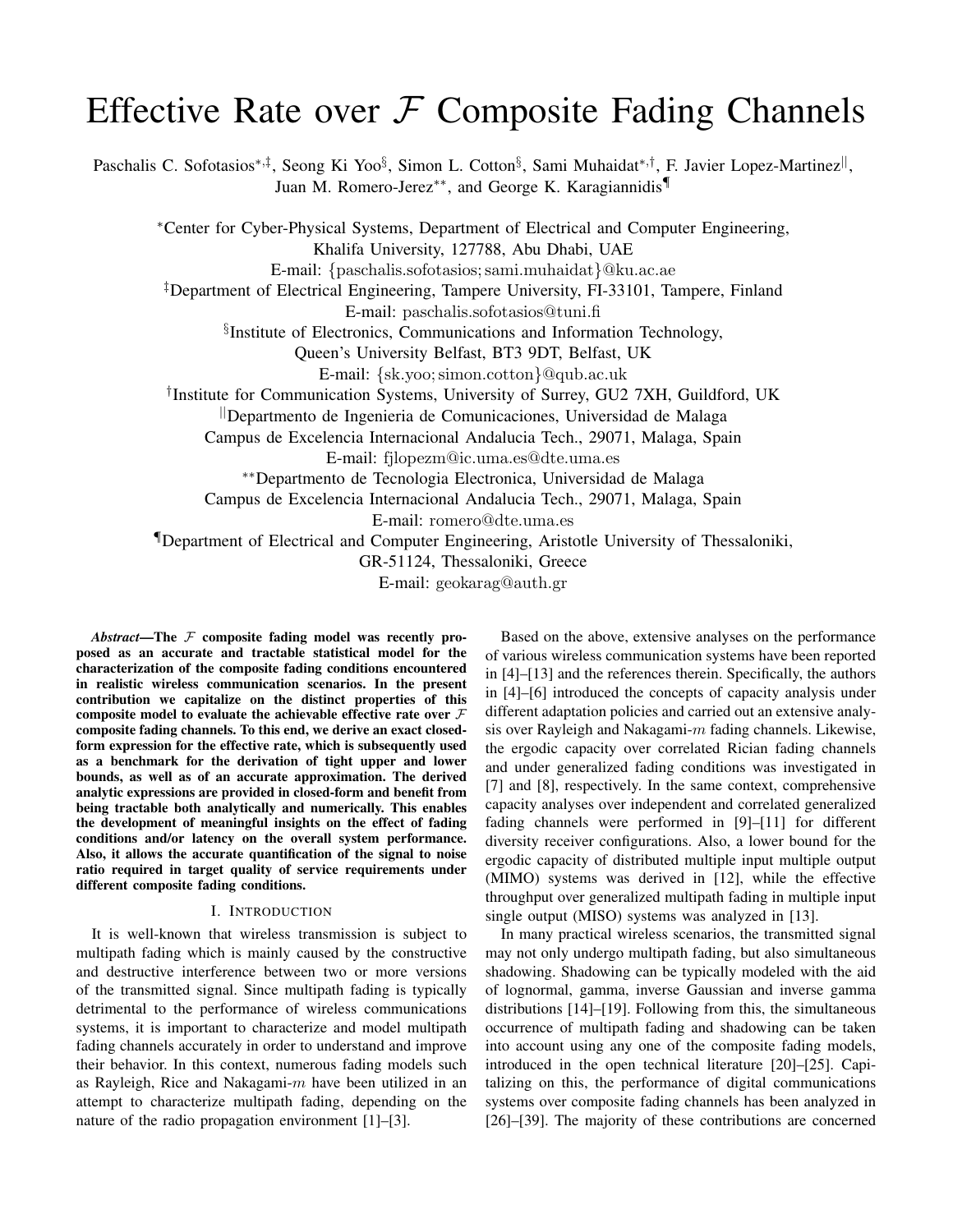with analyses relating to outage probability and error analyses in conventional and diversity based communication scenarios. A corresponding analysis of the channel capacity has only been partially addressed. Many of the existing studies are either limited to an ergodic capacity analysis for the case of independent and correlated fading channels in conventional, relay and multi-antenna communication scenarios or to the effective capacity and channel capacity under different adaptation policies for the case of conventional communication scenarios. In addition, these analyses have been comprehensively addressed only for the case of gamma distributed shadowing and partially for composite models based on lognormal or IG shadowing effects.

Motivated by this, the authors in [40] recently proposed the use of the Fisher-Snedocor  $F$  distribution to describe the composite fading conditions encountered during realistic wireless transmission. This composite model is based on the key assumption that the root mean square (rms) power of a Nakagami- $m$  signal is subject to variation induced by an inverse Nakagami-m random variable (RV). It was shown in [40] that this assumption renders the  $\mathcal F$  fading model capable of providing a better fit to measurement data than the widely used generalized- $K$  fading model. Additionally, the algebraic representation of the  $\mathcal F$  composite fading distribution is fairly tractable and simpler than that of the generalized- $K$ distribution, which until now has largely been considered the most analytically tractable composite fading model.

As a result, this model is characterized by its distinct combination of accurate modeling capability and algebraic tractability. In the present contribution, we first derive additional analytic expressions for the key statistical metrics of the  $F$  composite fading model. These formulations are generic and thus, well suited to information-theoretic analyses. Capitalizing on them, we derive a novel exact analytic expression for the effective capacity ( $C_{\text{eff}}$ ) over  $\mathcal F$  composite fading channels. Based on this, we derive tight upper and lower bounds as well as an accurate approximate expression that provide meaningful insights on the impact of the involved parameters on the overall system performance and limitations. This is useful in numerous emerging wireless applications, such as body area networks and vehicular communications, which are largely characterized by stringent quality of service and low latency requirements.

#### II. THE F COMPOSITE FADING MODEL

Similar to the physical signal model proposed for the Nakagami-m fading channel [41], the received signal in an  $\mathcal F$ composite fading channel is composed of separable clusters of multipath in which the scattered waves have similar delay times, with the delay spreads of different clusters being relatively large. However, in contrast to the Nakagami- $m$  signal, in an  $\mathcal F$  composite fading channel, the rms power of the received signal is subject to random variation induced by shadowing. Based on this, the received signal envelope, R, can be expressed as

$$
R = \sqrt{\sum_{i=1}^{m} \alpha^2 I_i^2 + \alpha^2 Q_i^2}
$$
 (1)

where m represents the number of clusters of multipath,  $I_i$  and  $Q_i$  are independent Gaussian RVs which denote the in-phase and quadrature phase components of the multipath cluster  $i$ , where  $\mathbb{E}[I_i] = \mathbb{E}[Q_i] = 0$  and  $\mathbb{E}[I_i^2] = \mathbb{E}[Q_i^2] = \sigma^2$ , with  $\mathbb{E}[\cdot]$  denoting statistical expectation. In (1),  $\alpha$  is a normalized inverse Nakagami- $m$  RV where  $m<sub>s</sub>$  is the shape parameter and  $\mathbb{E}[\alpha^2] = 1$ , such that

$$
f_{\alpha}(\alpha) = \frac{2(m_s - 1)^{m_s}}{\Gamma(m_s) \ \alpha^{2m_s + 1}} \exp\left(-\frac{m_s - 1}{\alpha^2}\right) \tag{2}
$$

where  $\Gamma(\cdot)$  represents the gamma function [42, eq. (8.310.1)].

Following the approach in [40], we can obtain the corresponding PDF<sup>1</sup> of the received signal envelope, R, in an  $\mathcal F$ composite fading channel, namely

$$
f_R(r) = \frac{2\,m^m (m_s - 1)^{m_s} \,\Omega^{m_s} r^{2m - 1}}{B\,(m, m_s) \,[m r^2 + (m_s - 1) \,\Omega]^{m + m_s}}\tag{3}
$$

which is valid for  $m_s > 1$ , while  $B(\cdot, \cdot)$  denotes the beta function  $[42, eq. (8.384.1)]$ . The form of the PDF in  $(3)$ is functionally equivalent to the  $\mathcal F$  distribution<sup>2</sup>. In terms of its physical interpretation,  $m$  denotes the fading severity whereas  $m<sub>s</sub>$  controls the amount of shadowing of the rms signal power. Moreover,  $\Omega = \mathbb{E}[r^2]$  represents the mean power. As  $m_s \to 0$ , the scattered signal component undergoes heavy shadowing. In contrast, as  $m_s \to \infty$ , there exists no shadowing in the wireless channel and therefore it corresponds to a standard Nakagami- $m$  fading channel. Furthermore, as  $m \to \infty$  and  $m_s \to \infty$ , the F composite fading model becomes increasingly deterministic, i.e., it becomes equivalent to an additive white Gaussian noise (AWGN) channel.

Based on (3), the PDF of the instantaneous SNR,  $\gamma$ , in an  $F$  composite fading channel can be straightforwardly deduced by using the variable transformation  $\gamma = \overline{\gamma}r^2/\Omega$ , such that

$$
f_{\gamma}(\gamma) = \frac{m^m (m_s - 1)^{m_s} \, \overline{\gamma}^{m_s} \gamma^{m-1}}{B(m, m_s) \, [m\gamma + (m_s - 1) \, \overline{\gamma}]^{m + m_s}}
$$
(4)

where  $\overline{\gamma} = \mathbb{E}[\gamma]$  denotes the corresponding average SNR. To this effect, the redefined moments,  $\mathbb{E}[\gamma^n] \triangleq \int_0^\infty \gamma^n f_\gamma(\gamma) d\gamma$ and the moment-generating function (MGF),  $M_{\gamma}(s)$   $\triangleq$  $\int_0^\infty$  exp $(-s\gamma) f_\gamma(\gamma) d\gamma$ , [43], are expressed as

$$
\mathbb{E}[\gamma^n] = \frac{(m_s - 1)^n \overline{\gamma}^n \Gamma(m+n) \Gamma(m_s - n)}{m^n \Gamma(m) \Gamma(m_s)} \tag{5}
$$

<sup>1</sup>It is worth highlighting that in the present paper, we have modified slightly the underlying inverse Nakagami- $m$  PDF from that used in [40] and subsequently the PDF for the  $F$  composite fading model. While the PDF in [40] is completely valid for physical channel characterization, it has some limitations in its admissible parameter range when used in analyses relating to digital communications. The redefined PDF in (3), on the other hand, is well consolidated and hence, more useful in practice.

2Letting  $r^2 = x$ ,  $m = d_1/2$ ,  $m_s = d_2/2$ ,  $\Omega = d_2/(d_2 - 2)$  and performing the required transformation yields the  $\mathcal F$  distribution,  $f_X(x)$ , with parameters  $d_1$  and  $d_2$ .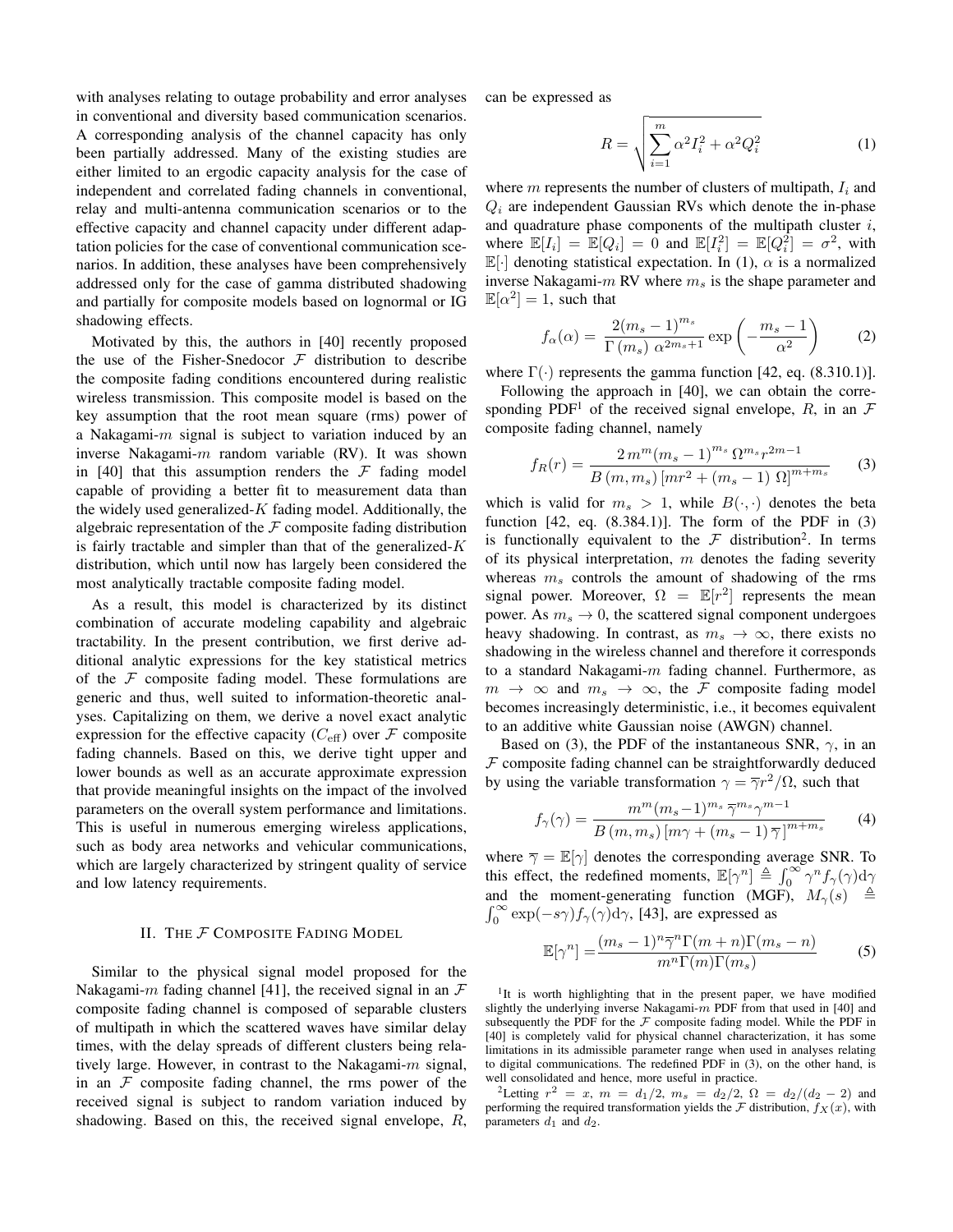and

$$
M_{\gamma}(-s) = {}_{1}F_{1}\left(m; 1 - m_{s}; \frac{s\overline{\gamma}(m_{s} - 1)}{m}\right) + \frac{\Gamma(-m_{s})s^{m_{s}}\overline{\gamma}^{m_{s}}(m_{s} - 1)^{m_{s}}}{B(m, m_{s})m^{m_{s}}}
$$
(6)  

$$
\times {}_{1}F_{1}\left(m + m_{s}; 1 + m_{s}; \frac{s\overline{\gamma}(m_{s} - 1)}{m}\right)
$$

respectively, with  $_1F_1(\cdot, \cdot, \cdot)$  denoting the Kummer confluent hypergeometric function [42, eq. (9.210.1)]. Similarly, with the aid of [42, eq. (3.194.1)] the envelope cumulative distribution function (CDF) is expressed as

$$
F_R(r) = \frac{m^{m-1}r^{2m}}{B(m, m_s)(m_s - 1)^m \Omega^m}
$$
  
×  ${}_2F_1$   $\left(m, m + m_s, m + 1; -\frac{mr^2}{(m_s - 1)\Omega}\right)$  (7)

where  ${}_2F_1(\cdot, \cdot; \cdot; \cdot)$  is the Gauss hypergeometric function [42, eq. (9.111)], whereas its respective SNR CDF is readily given by

$$
F_{\gamma}(\gamma) = \frac{m^{m-1}\gamma^m}{B(m, m_s)(m_s - 1)^m \overline{\gamma}^m}
$$
  
 
$$
\times {}_{2}F_{1}\left(m, m + m_s, m + 1; - \frac{m\gamma}{(m_s - 1)\overline{\gamma}}\right).
$$
 (8)

It is noted that the above CDF expressions are valid for arbitrary values of the fading parameters  $m$  and  $m_s$ .

In the sequel, we use the new formulation in the comprehensive analysis of the effective rate under  $F$  composite fading conditions.

#### III. EFFECTIVE RATE ANALYSIS

Channel capacity is a core performance metric in conventional and emerging communication systems, and its limits are largely affected by the incurred fading conditions during wireless transmission. Ergodic capacity is the most widely used capacity measure and is concerned with CSI knowledge only at the receiver and a fixed transmit power. However, the effective capacity is also a particularly useful information theoretic measure as it accounts for the achievable capacity subject to the incurred latency relating to the corresponding buffer occupancy. In what follows, we derive novel exact and approximate analytic expressions along with tight bounds for the effective rate over  $F$  composite fading conditions.

#### *A. An Exact Closed-form Expression*

It is recalled that the effective rate accounts for the channel capacity as a function of the asymptotic decay rate of the corresponding buffer occupancy. This is an insightful measure, particularly in emerging technologies where latency is a critical quality of service criterion. Next, we derive an exact closed-form expression for the effective rate over  $\mathcal F$  composite fading channels.

**Theorem 1.** For  $m, \gamma, \overline{\gamma}, \theta, B, T \in \mathbb{R}^+$  and  $m_s > 1$ , the *effective capacity*  $C_{\text{eff}} = E_c(\theta)$  *under* F *composite fading conditions can be expressed as*

$$
C_{\text{eff}} = \frac{m_s}{A} \log_2 \left( \frac{m}{(m_s - 1)\bar{\gamma}} \right) + \frac{1}{A} \log_2 \left( \frac{(m + m_s)_A}{(m_s)_A} \right) - \frac{\log_2 \left( {}_2F_1 \left( A + m_s, m + m_s; A + m + m_s; \mathcal{D}_1 \right) \right)}{A} \tag{9}
$$

*where*  $\mathcal{D}_1$  =  $(m - (m_s - 1)\overline{\gamma})/m$  *whereas*  $(x)_n \stackrel{\Delta}{=}$  $\Gamma(x + n)/\Gamma(x)$  *is the Pochhammer symbol [42] and*  $A =$ BT θ/ ln(2) *is a metric of delay constraint. Also,* B *and* T *denote the system bandwidth and the block/frame length, respectively, whereas* θ *is the quality of service (QoS) exponent in terms of the asymptotic decay rate of the buffer occupancy.*

*Proof.* Given the instantaneous service rate of a system as  $R = TB \log_2(1 + \gamma)$ , the corresponding effective rate can be expressed as  $E_c(\theta) = -A^{-1} \log_2 (\mathbb{E} \left[ e^{-\theta R} \right])$ , which can be re-written as [47], [48]

$$
C_{\text{eff}} = -\frac{1}{A} \log_2 \left( \int_0^\infty e^{-\theta T B \log_2(1+\gamma)} f_\gamma(\gamma) d\gamma \right) \tag{10}
$$

where  $f_{\gamma}(\gamma)$  accounts for the corresponding fading statistics. Therefore, for the case of  $F$  composite fading channels, we substitute the redefined PDF in (4) into (10), which after some algebraic manipulations yields

$$
C_{\text{eff}} = \frac{1}{A} \log_2 \left( \frac{B(m, m_s)}{m^m (m_s - 1)^{m_s} \overline{\gamma}^{m_s}} \right) - \frac{1}{A} \log_2 \left( \int_0^\infty \frac{\gamma^{m-1} \mathrm{d}\gamma}{(1 + \gamma)^A \left[ m\gamma + (m_s - 1) \overline{\gamma} \right]^{m + m_s}} \right). \tag{11}
$$

The integral in (11) can be expressed in closed-form with the aid of [42, eq. (3.259.3)]. Hence, by performing the necessary change of variables and after some algebraic manipulations one obtains the following closed-form expression

$$
C_{\text{eff}} = -\frac{1}{A} \log_2 \left\{ \frac{B(m, A + m_s)}{B(m, m_s)} \left( \frac{(m_s - 1)\overline{\gamma}}{m} \right)^{m_s} \times {}_2F_1 \left( A + m_s, m + m_s; A + m + m_s; \mathcal{D}_1 \right) \right\}.
$$
\n(12)

To this effect and by also applying the properties and identities of the logarithm, gamma and beta functions, (12) reduces to the compact form of (9), which completes the proof.  $\Box$ 

It is noted that a similar expression for the effective capacity was derived in [39]. However, this expression is limited due to the constrained consideration of the SNR PDF of the  $F$ fading model in [40]. As a result, the derived result in Theorem 2 is more valid and suitable since it is based on the well consolidated SNR PDF in (4). In addition, this expression can be used as a benchmark for the derivation of simple tight bounds and an accurate approximation which provide useful insights on the impact of the involved parameters on the system performance.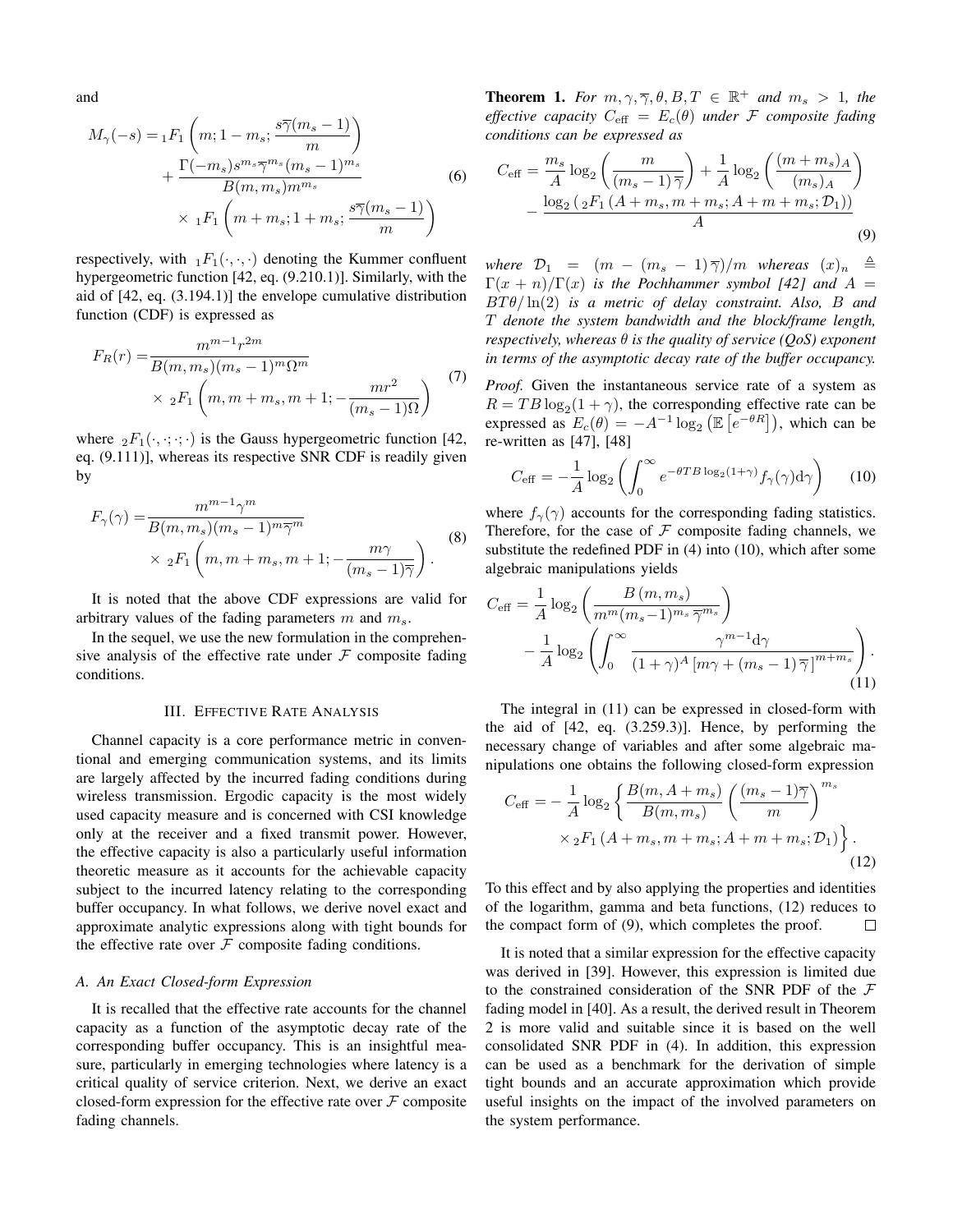**Proposition 1.** For  $m, \gamma, \overline{\gamma}, \theta, B, T \in \mathbb{R}^+, m_s > 1$  and *assuming*  $m_s + m >> A$  *and*  $\overline{\gamma} > 5$ dB, *the effective rate under* F *composite fading conditions can be bounded by the following inequalities*<sup>3</sup> *:*

$$
C_{\text{eff}}^{\text{UB}} < \frac{\log_2((m_s + A)_m) - \log_2((m_s)_m)}{A} + \log_2(\overline{\gamma}) + \log_2(m_s - 1) - \log_2(m)
$$
 (13)

*and*

$$
C_{\text{eff}}^{\text{LB}} > \log_2(\overline{\gamma}) + \log_2\left(\frac{m_s - 1}{m}\right) - \frac{\log_2\left((m_s)_m\right)}{A} \tag{14}
$$

*which constitute tight upper and lower bounds, respectively.*

*Proof.* It is evident that  $A + m + m_s \approx m + m_s$  when  $m +$  $m_s \gg A$ . As a result, equation (9) can be tightly upper bounded as follows:

$$
C_{\text{eff}}^{\text{UB}} < -\frac{1}{A} \log_2 \left\{ \frac{(m_s)_A}{(m_s + m)_A} \left( \frac{(m_s - 1)\overline{\gamma}}{m} \right)^{m_s} \times {}_{2}F_1 \left( A + m_s, m + m_s; m + m_s; \mathcal{D}_1 \right) \right\}.
$$
 (15)

Importantly, given that

$$
{}_{2}F_{1}(A+m_{s},m+m_{s};m+m_{s};\mathcal{D}_{1}) = {}_{1}F_{0}(A+m_{s};;\mathcal{D}_{1})
$$
\n(16)

and by recalling that  $_1F_0(n; ; 1+x) \triangleq (-1)^n / x^n$ ,  $n \in \mathbb{R}$ , equation (15) can reduce to

$$
C_{\text{eff}}^{\text{UB}} < -\frac{1}{A} \log_2 \left( \frac{(m_s)_A (m_s - 1)^{m_s} \overline{\gamma}^{m_s}}{(m_s + m)_{A} m^{m_s}} \left( \frac{m}{(m_s - 1)\overline{\gamma}} \right)^{A + m_s} \right). \tag{17}
$$

To this effect and after some algebraic manipulations, the closed-form upper bound in (13) is deduced.

Based on (13) and recalling that  $A + m + m_s \approx m + m_s$ when  $m + m_s >> A$ , the left hand side term on the fraction of (13) can be eliminated. This readily yields (14), which is a tight lower bound to the exact expression in (9) for the given conditions and thus, it completes the proof.  $\Box$ 

It is noted here that (13) and (14) are particularly insightful and they can be also expressed in terms of the involved average SNR, namely

$$
\overline{\gamma}_{\text{eff}} \simeq \frac{m2^{C_{\text{eff}}^{\text{UB}}}}{m_s - 1} \left( \frac{(m_s)_A}{(m_s + m)_A} \right)^{\frac{1}{A}} \simeq \frac{m2^{C_{\text{eff}}^{\text{LB}}}}{m_s - 1} \left( (m_s)_A \right)^{\frac{1}{A}}
$$
(18)

which is rather accurate when  $m + m_s >> A$ . Importantly, this allows the determination of  $\overline{\gamma}$  for different values of m,  $m<sub>s</sub>$  and A along with specific values of  $C_{\text{eff}}$ . This is useful in determining the required SNR for specific fading conditions and target quality of service requirements, particularly in emerging wireless communication systems.

In the same context as the derived bounds in Proposition 1, an accurate approximate expression to (9) can be additionally derived.

<sup>3</sup>It is noted that 
$$
(m_s + m)_{A}/(m_s)_{A} = (m_s + A)_{m}/(m_s)_{m} = \Gamma(m_s + m + A)\Gamma(m_s)/(\Gamma(m_s + m)\Gamma(m_s + A)).
$$



Fig. 1: Effective capacity versus A under  $\mathcal F$  fading channels for different values of the m and  $m_s$  parameters when  $\overline{\gamma} = 5$ dB.

**Proposition 2.** For  $m, \gamma, \overline{\gamma}, B \in \mathbb{R}^+$ ,  $m_s > 1$  and  $\overline{\gamma} >> 0$ , *the effective capacity under* F *composite fading conditions can be accurately approximated as follows:*

$$
C_{\text{eff}}^{\text{appr.}} \simeq -\frac{\log_2\left(\,{}_2F_1(A, m_s; A + m + m_s; 1 - \overline{\gamma})\right)}{A}.\tag{19}
$$

*Proof.* In the high SNR regime, i.e.  $\overline{\gamma}$  >> 0, it readily follows that  $\overline{\gamma} >> m$ ,  $\overline{\gamma} >> m_s$  and  $\overline{\gamma} >> A$ . To this effect and by expanding the logarithmic terms in (9), one obtains

$$
\frac{(m_s)_A}{(m+m_s)_A} \left(\frac{(m_s-1)\overline{\gamma}}{m}\right)^{m_s} \simeq \overline{\gamma}^{m_s}.
$$
 (20)

Based on this and after some algebraic manipulations, equation (19) is deduced, which completes the proof. П

It is evident that (19) can be also expressed in terms of the average SNR, namely

$$
\overline{\gamma}_{\text{eff}} \simeq 1 - {}_{2}F_{1}^{-1}\left(A, m_{s}; A + m + m_{s}; 2^{-AC_{\text{eff}}^{\text{appr.}}}\right) \quad (21)
$$

where  ${}_2F_1^{-1}(\cdot, \cdot; \cdot; \cdot)$  denotes the inverse Gauss hypergeometric function.

It is noted here that the tightness of the derived bounds and the accuracy of the proposed approximation are rather high. This is evident by the fact that the insightful equalities  $[C_{\text{eff}}^{\text{LB}}] = [C_{\text{eff}}]$  and  $[C_{\text{eff}}] = [C_{\text{eff}}^{\text{UB}}]$  hold for the two derived bounds and  $\left[\overline{C}_{\text{eff}}^{\text{appr.}}\right] = C_{\text{eff}}$  or  $\left[\overline{C}_{\text{eff}}^{\text{appr.}}\right] = C_{\text{eff}}$  hold for the proposed approximation for the vast majority of possible combinations, where  $\lceil \cdot \rceil$  and  $\lceil \cdot \rceil$  denote the ceiling and floor functions, respectively [42].

To the best of the authors knowledge, the provided analytic expressions have not been previously reported in the open technical literature. Also, the offered analytic expression provide meaningful insights on the impact of the involved parameters on the system performance, which are useful in the design and efficient operation of future wireless systems with stringent quality of service and low latency requirements.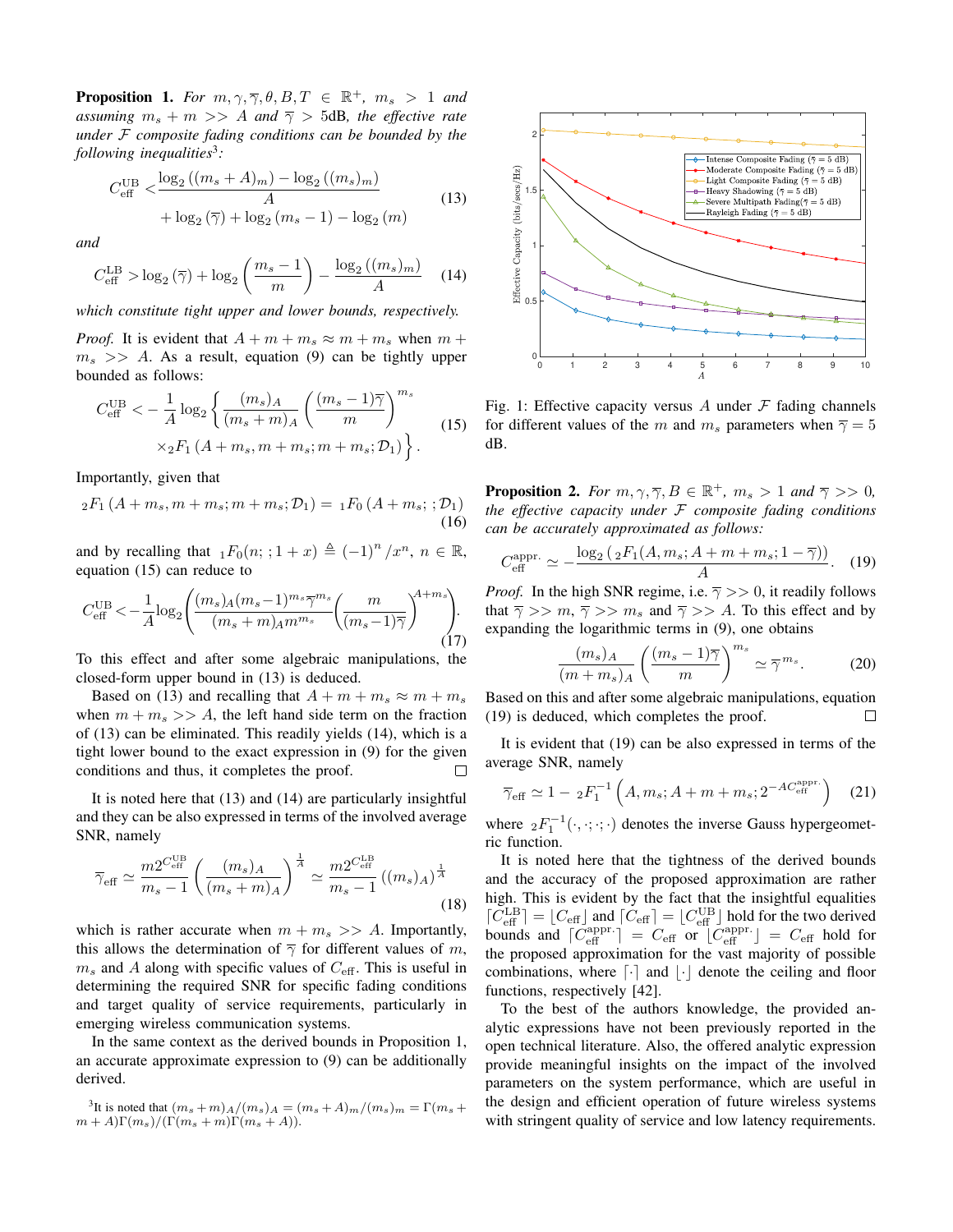

Fig. 2: Effective capacity in an F fading channel as a function of the m,  $m_s$  and a parameters for  $\overline{\gamma} = 15$  dB.

#### IV. NUMERICAL RESULTS

In this section, we utilize the analytic results obtained in the previous section to quantify the effective rate for various communication scenarios under realistic multipath fading and shadowing conditions.

It is recalled that the tightness of the upper and lower bounds and the accuracy of the simple approximation are high. Also, the identities  $\lceil C_{\text{eff}}^{\text{LB}} \rceil = \lfloor C_{\text{eff}} \rfloor$  as well as  $\lceil C_{\text{eff}} \rceil = \lfloor C_{\text{eff}}^{\text{UB}} \rfloor$  and  $[C_{\text{eff}}^{\text{appr.}}] = C_{\text{eff}}$  or  $[C_{\text{eff}}^{\text{appr.}}] = C_{\text{eff}}$  hold for the vast majority of possible combinations, which verifies the usefulness of these simplified expressions.

Regarding the exact results, Fig. 1 demonstrates how the  $C_E$ per unit bandwidth varies as a function of the delay constraint over  $F$  composite fading channels. Five different combinations of the m and  $m_s$  parameters were considered for a case of low average SNR, i.e.  $\overline{\gamma} = 5$  dB, which makes the impact of the incurred delay more critical. It is evident that the spectral efficiency is affected considerably by the value of A across all types of fading conditions, with the impact on intense fading conditions being the most detrimental. In the same context, the effects of the multipath fading and shadowing are shown in Fig. 2, where the performance of the  $C_E$  is illustrated along with different values of A and  $\overline{\gamma} = 15$  dB. In all cases, we consider broad ranges of the involved parameters, namely  $1 < m \le 15$ ,  $1 < m_s \le 15$  and  $0 \le A \le 20$  in order to consider all types of fading severity and incurred delays, as these are encountered in realistic communication scenarios. As expected, the spectral efficiency increases as the  $m$  and  $m_s$  parameters are greater  $(m, m_s \rightarrow 15)$  and A is smaller  $(A \rightarrow 0)$ , i.e., light composite fading conditions with no delay constraint. Conversely, the performance of the  $C_E$  is rather poor for the case of intense composite fading conditions with excessive delay constraint, i.e.,  $m, m_s \rightarrow 1$  and  $A \rightarrow 20$ . In general, it is shown that even if one of the parameters is unfavorable i.e. excessive delay constraint or severe multipath fading or shadowing, the corresponding achievable  $C_E$  will lie at moderate levels, regardless of how favorable the values of the other parameters are. This verifies the need for accurate channel modeling and latency estimation and reduction in the deployment of efficient wireless technologies.

#### V. CONCLUSION

In this paper, we presented a comprehensive effective rate analysis over  $F$  composite fading channels. In this context, we derived novel exact analytic expressions along with simple upper and lower bounds and an accurate approximation. When comparing these expressions with those for the generalized- $K$ fading channels given in [26], the  $\mathcal F$  fading model exhibits lower complexity and provides more insights on the impact of the involved parameters on the overall system performance. Based on this, it was shown that the spectral efficiency changes considerably even at slight variations of the average SNR, buffer occupancy and the severity of the multipath fading and shadowing conditions. The impact of different types of  $\mathcal F$ composite fading was also investigated through comparisons with the respective capacity for the case of a Rayleigh fading channel. This has highlighted that different types of composite fading can have a profound effect which is beyond the range of the fading conditions experienced in a conventional Rayleigh fading environment. Finally, the new results and insights provided here will be useful in the design and deployment of future communications systems. For example when assessing technologies such as channel selection and spectrum aggregation for use in heterogeneous networks, telemedicine and vehicular communications, to name but a few.

#### ACKNOWLEDGMENT

This work was supported in part by the U.K. Engineering and Physical Sciences Research Council under Grant No. EP/L026074/1, by the Department for the Economy Northern Ireland through Grant No. USI080 and by Khalifa University under Grant No. KU/RC1-C2PS-T2/8474000137 and Grant No. KU/FSU-8474000122.